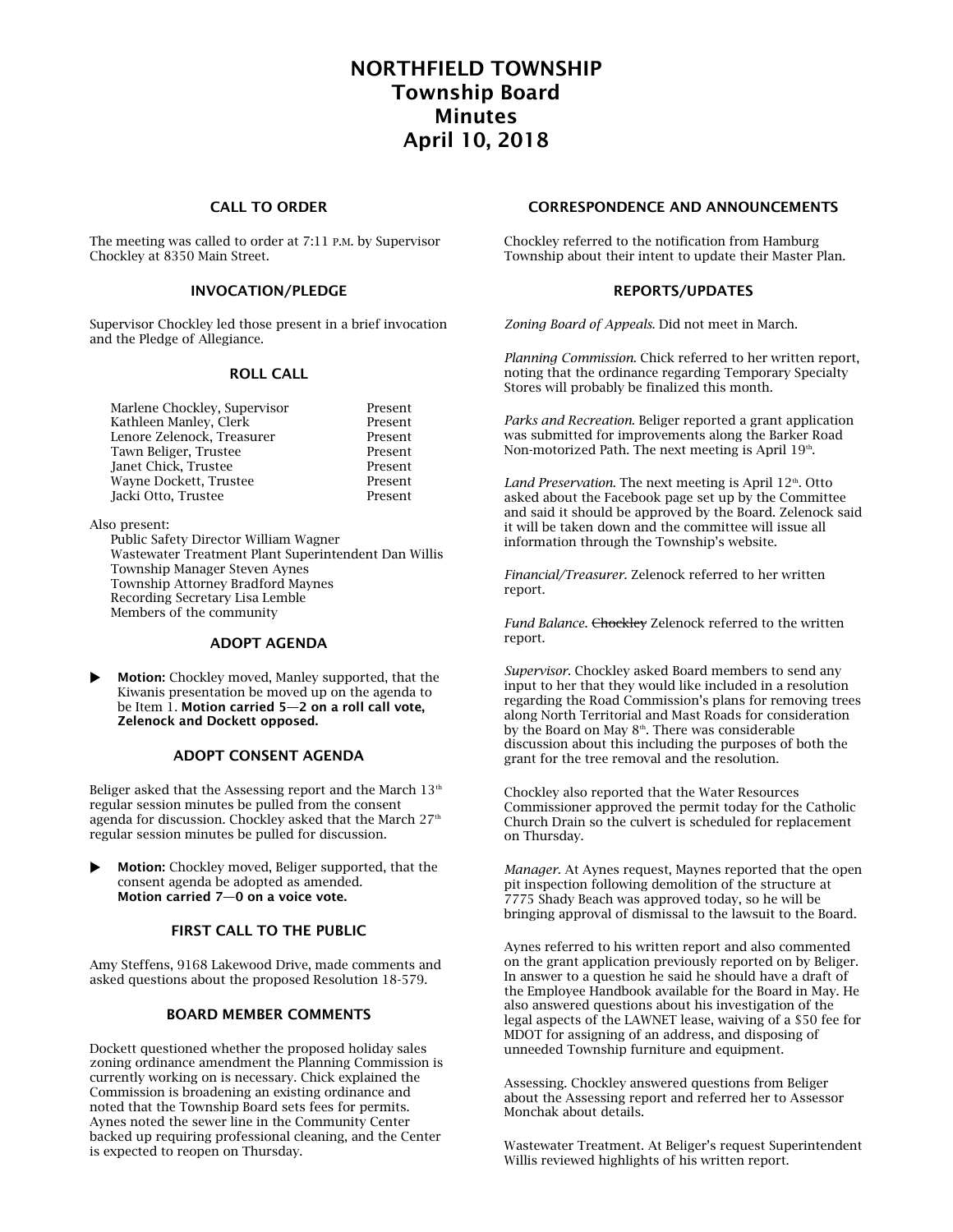## AGENDA ITEMS

## 0. Minutes

Chockley and Beliger made two corrections.

 Motion: Chockley moved, Chick supported, that the minutes of the March 13 and March 27, 2018, Township Board meetings be approved as amended. Motion carried 7—0 on a roll call vote.

#### 7. Kiwanis Proposal for 75 Barker Road

Kiwanis members Margaret Riddell and Andy Lakatos presented proposals for either purchase or lease of 75 Barker Road by the Kiwanis for use as their thrift store and a community center. The Board and Maynes discussed the need for any sale or lease of Township property to be at market value, the need to protect the public during any use of the building, and the idea of developing a long-term plan for the building.

Zelenock and Otto noted they are Kiwanis members and will recuse themselves from any official Board actions involving Kiwanis. Dockett recalled that a sales agreement for the entire property was entered into in 2010 for \$145,000, but the sale was not completed. The Board discussed past and potential future uses, safety concerns due to structural issues, and how to proceed. Lakatos suggested having the Township inspect the building regarding safety issues and Chockley suggested creating a subcommittee and coordinating with the DDA.

#### 1. Civic Event Application: 4 th of July Fireworks

Chief Wagner said the date of June  $30<sup>th</sup>$  is also a German Park event which will spread the Police Department rather thin, but he will make it work. He asked that the Township post signs about alcohol consumption, swimming, pets, parking, etc.

 Motion: Chockley moved, Zelenock supported, that action on the Civic Event Application for the  $4<sup>th</sup>$  of July Fireworks be postponed pending receipt of additional information about parking. Motion carried 7—0 on a roll call vote.

#### 2. Resolution 18-583: Road Closure for Fireworks

 Motion: Beliger moved, Otto supported, to approve Resolution 18-583: Road Closure for Fireworks. Motion carried 7—0 on a roll call vote. Resolution adopted.

## 3.

## Request for Pay Increase for Hunter Lewis

**Motion:** Chockley moved, Chick supported, to increase Hunter Lewis' base pay from \$14.42 to \$15.00/hour. Motion carried 7—0 on a voice vote.

#### 4. MDOT Request to Waive Fees

 Motion: Chockley moved, Manley supported, to waive up to \$550 in in-house fees associated with the MDOT Park and Ride for assigning an address and for a lot split, but not including the zoning application or site plan fee.

Chockley explained this lot will have solar lighting, which will cost MDOT more money, but it will save the Township money on the electric bill for the lights. She said they are also studying extending the non-motorized pathway to the lot from Barker Road. She said this is involves a minimal amount of money compared to the benefit received.

#### Motion failed 2—5 on a voice vote, Otto, Zelenock, Dockett, Chick, and Beliger opposed.

## 5. Streetlight Replacement Proposal

Chockley distributed maps showing all streetlights in the Township, noting that only one is currently an LED. She explained that switching all of the rest from mercury vapor to LEDs would save the Township \$8,697/year with a payback period of 2.84 years. She said the cost of the conversion can be reduced by first identifying all burned out bulbs, because DTE will replace them at no charge with LEDs.

Beliger said the only bid is from DTE. Chockley said she has been told a private maintenance company can be hired, but she has been told that is more expensive.

 Motion: Chockley moved, Chick supported, to authorize the Township Manager to obtain a municipal streetlight purchase agreement from DTE for the mercury vapor streetlight replacement and authorize his signature on the contract, pending approval of the Township attorney.

Dockett said the contract does not indicate what the fees will be after installation.

▶ Amendment to motion: Zelenock moved, Chockley supported, that the final cost to convert after rebate will not exceed \$25,000, and that the annual savings will be approximately \$8,700 with a payback period of 2.84 years.

Beliger expressed concern about the light quality of LEDs.

#### Amendment to motion carried 6—1 on a roll call vote, Dockett opposed.

 Amended motion: Chockley moved, Chick supported, to authorize the Township Manager to obtain a municipal streetlight purchase agreement from DTE for the mercury vapor streetlight replacement, to authorize his signature on the contract pending approval of the Township attorney, that the final cost to convert after rebate will not exceed \$25,000, and that the annual savings will be approximately \$8,700 with a payback period of 2.84 years. Amended motion passed 5—2 on a roll call vote, Dockett and Beliger opposed.